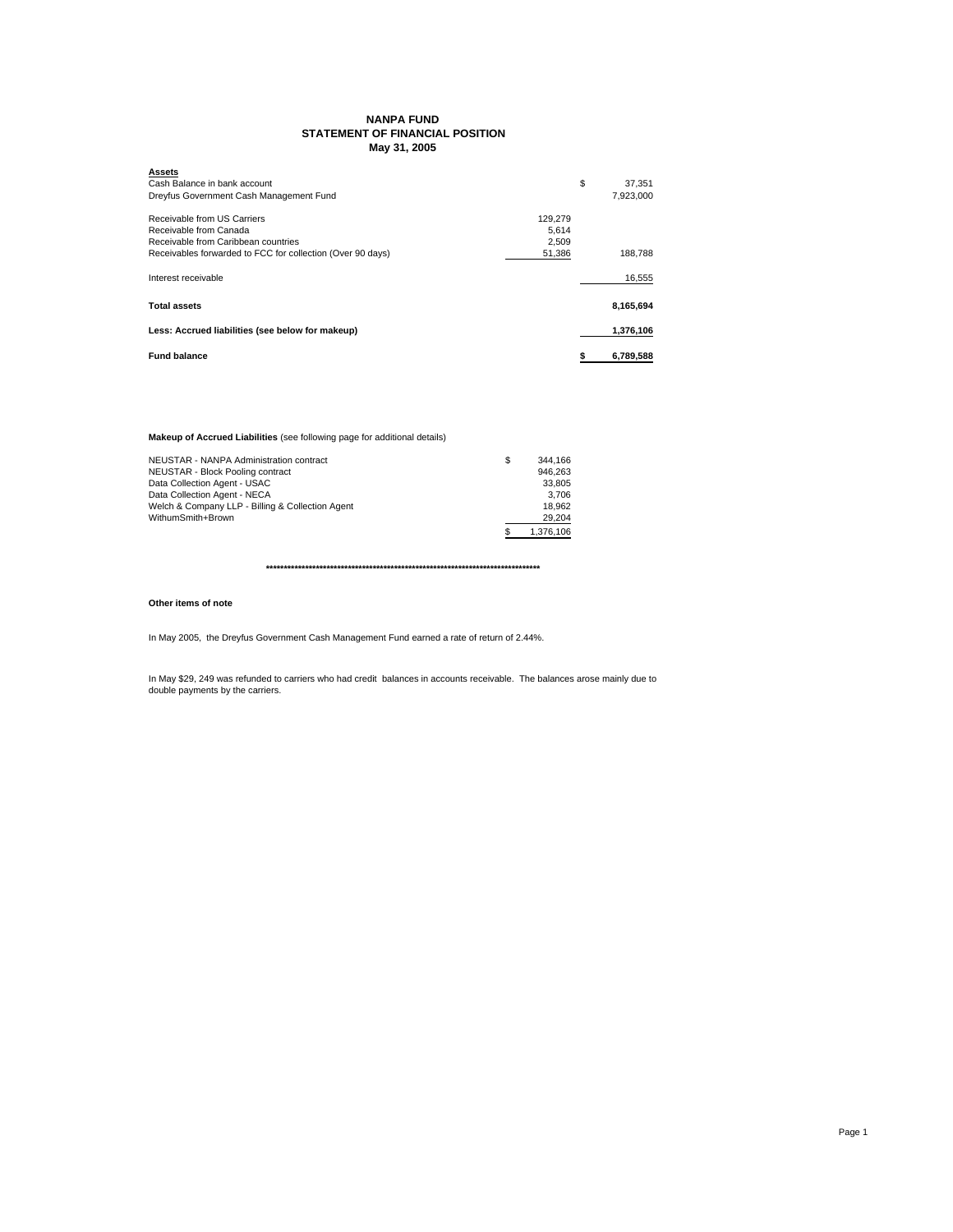## **NANPA FUND FORECASTED STATEMENT OF CHANGES IN FUND BALANCEOCTOBER 2004 TO MAY 2006**

|                                          |          | Actual<br>Oct 2004 - May |                          |                        |                        |                        |                        |                        |                        |                        |                        |                        |                          |                        |
|------------------------------------------|----------|--------------------------|--------------------------|------------------------|------------------------|------------------------|------------------------|------------------------|------------------------|------------------------|------------------------|------------------------|--------------------------|------------------------|
|                                          |          | 2005                     | Jun-05                   | <b>Jul-05</b>          | Aug-05                 | <b>Sep-05</b>          | Oct-05                 | <b>Nov-05</b>          | <b>Dec-05</b>          | $Jan-06$               | Feb-06                 | Mar-06                 | Apr-06                   | May-06                 |
| Revenue                                  |          |                          |                          |                        |                        |                        |                        |                        |                        |                        |                        |                        |                          |                        |
| International Contributions              |          |                          |                          |                        |                        |                        |                        |                        |                        |                        |                        |                        |                          |                        |
| Canada                                   | (1)      | 44,910                   | 5,614                    | 5,863                  | 5,863                  | 5,863                  | 5,863                  | 5,863                  | 5,863                  | 5,863                  | 5,863                  | 5,863                  | 5,863                    | 5,863                  |
| Caribbean countries                      | (1)      |                          | $\sim$                   | 13,962                 | $\sim$                 |                        |                        |                        |                        |                        |                        |                        |                          |                        |
| <b>Total International Contributions</b> |          | 44.910                   | 5,614                    | 19,825                 | 5.863                  | 5.863                  | 5,863                  | 5.863                  | 5.863                  | 5,863                  | 5,863                  | 5.863                  | 5.863                    | 5,863                  |
| Domestic Contributions - US carriers     | (1)      | 1,739,989                | 205,720                  | 969,121                | 47,099                 | 47,099                 | 47,099                 | 47,099                 | 47,099                 | 47,099                 | 47,099                 | 47,099                 | 47,099                   | 47,099                 |
| Interest income                          | (2)      | 111,862                  | 15,000                   | 15,000                 | 15,000                 | 15,000                 | 15,000                 | 15,000                 | 15,000                 | 15,000                 | 15,000                 | 15,000                 | 15,000                   | 15,000                 |
| <b>Total revenue</b>                     |          | 1,896,761                | 226,334                  | 1,003,946              | 67,962                 | 67,962                 | 67,962                 | 67,962                 | 67,962                 | 67,962                 | 67,962                 | 67,962                 | 67,962                   | 67,962                 |
| <b>Expenses</b>                          |          |                          |                          |                        |                        |                        |                        |                        |                        |                        |                        |                        |                          |                        |
| <b>NANPA Administration</b>              | (3), (7) | 906,984                  | 148,890                  | 119,587                | 119,835                | 119,835                | 119,835                | 119,835                | 119,835                | 119,835                | 119,835                | 119,835                | 119,835                  | 119,835                |
| 1K Block Pooling Administration          | (3), (6) | 2,203,484                | 353,703                  | 291,778                | 291,778                | 291,778                | 291,778                | 291,778                | 291,778                | 291,778                | 291,778                | 291,778                | 291,778                  | 291,778                |
| <b>Carrier Audits</b>                    | (8)      | $\blacksquare$           | 700,000                  | ٠                      |                        |                        |                        |                        |                        |                        |                        |                        |                          |                        |
| <b>Billing and Collection</b>            |          |                          |                          |                        |                        |                        |                        |                        |                        |                        |                        |                        |                          |                        |
| <b>NBANC Billing</b>                     |          | 29,119                   | $\overline{\phantom{a}}$ |                        |                        |                        | $\sim$                 | $\sim$                 |                        |                        |                        |                        | $\overline{\phantom{a}}$ |                        |
| Welch & Company LLP                      | (3)      | 172,711                  | 19,900                   | 19,900                 | 19,900                 | 19,900                 | 19,900                 | 19,900                 | 19,900                 | 19,900                 | 19,900                 | 19,900                 | 19,900                   | 19,900                 |
| Data Collection Agent                    | (4)      | 21,125                   | 8,333                    | 8,333                  | 8,333                  | 8,333                  | 8,333                  | 8,333                  | 8,333                  | 8,333                  | 8,333                  | 8,333                  | 8,333                    | 8,333                  |
| <b>Annual Operations Audit</b>           | (5)      | 26,955                   | 11,196)                  |                        |                        |                        | $\sim$                 | 40,000                 | $\sim$                 |                        |                        |                        |                          |                        |
| <b>Total expenses</b>                    |          | 3,360,378                | 1,219,630                | 439,598                | 439,846                | 439,846                | 439,846                | 479,846                | 439,846                | 439,846                | 439,846                | 439,846                | 439,846                  | 439,846                |
| Net revenue (expenses)                   |          | 1,463,617) (             | 993,296)                 | 564,348                | 371,884) (             | 371,884) (             | 371,884) (             | 411,884) (             | 371,884) (             | 371,884)               | 371,884)               | 371,884) (             | 371,884) (               | 371,884)               |
| <b>Opening fund balance</b>              |          | 8,253,205                | 6,789,588                | 5,796,292              | 6,360,640              | 5,988,756              | 5,616,872              | 5,244,988              | 4,833,104              | 4,461,220              | 4,089,336              | 3,717,452              | 3,345,568                | 2,973,684              |
| <b>Closing fund balance</b>              |          | 6,789,588                | 5,796,292                | 6,360,640              | 5,988,756              | 5,616,872              | 5,244,988              | 4,833,104              | 4,461,220              | 4,089,336              | 3,717,452              | 3,345,568              | 2,973,684                | 2,601,800              |
|                                          |          |                          |                          |                        |                        |                        |                        |                        |                        |                        |                        |                        |                          |                        |
| Fund balance makeup:                     |          |                          |                          |                        |                        |                        |                        |                        |                        |                        |                        |                        |                          |                        |
| Contingency                              |          | 1,000,000<br>5,789,588   | 1,000,000<br>4,796,292   | 1,000,000<br>5,360,640 | 1,000,000<br>4,988,756 | 1,000,000<br>4,616,872 | 1,000,000<br>4,244,988 | 1,000,000<br>3,833,104 | 1,000,000<br>3,461,220 | 1,000,000<br>3,089,336 | 1,000,000<br>2,717,452 | 1,000,000<br>2,345,568 | 1,000,000<br>1,973,684   | 1,000,001<br>1,601,799 |
| Surplus                                  |          |                          |                          |                        |                        |                        |                        |                        |                        |                        |                        |                        |                          |                        |
|                                          |          | 6,789,588                | 5,796,292                | 6,360,640              | 5,988,756              | 5,616,872              | 5,244,988              | 4,833,104              | 4,461,220              | 4,089,336              | 3,717,452              | 3,345,568              | 2,973,684                | 2,601,800              |

(1) The US carrier contributions for the period from July 2005 to May 2006 is based upon actual billings in June 2005.

(7) The June forecasted amount includes the forecasted monthly billing of \$125,516 plus the cost of approved change orders of \$23,374

(8) The budget allowed \$700,000 for 16 carrier audits, of which 6 are either done or in progress. FCC would like to complete another 6 audits by June 2005

### **Assumptions: Reconciliation of Forecast to Budget**

| (1) The US carrier contributions for the period from July 2005 to May 2006 is based upon actual billings in June 2005.                     | Forecasted fund balance at June 30/05                    | 5.796.292 |
|--------------------------------------------------------------------------------------------------------------------------------------------|----------------------------------------------------------|-----------|
| The International carrier revenue is based on actual for 2005/06.                                                                          | Additional PA expenses not budgeted                      | 31.140    |
| (2) Interest income projections are estimates                                                                                              | Additional NANPA Admin expenses not budgeted             | 23.374    |
| (3) The expenses for the NANPA Administration, Pooling Administration and Welch & Company LLP are based on contracts in force.             | Pre-transition costs of Welch & Company LLP not budgeted | 13.510    |
| (4) The expense for the Data Collection Agent is based on the 2005/06 budget.                                                              | <b>Excess budget amount for NECA</b>                     | 29,839    |
| (5) The amount showing in November 2005 for the annual operations audit has not yet been negotiated. Amount recorded is based on prior yea | Excess budget amount for NBANC not included in forecast  | 79.203    |
| (6) The June forecasted amount includes the forecasted monthly billing of \$325,421 plus the cost of the approved change orders of \$28,28 | Original budgeted fund balance                           | 5,755,274 |